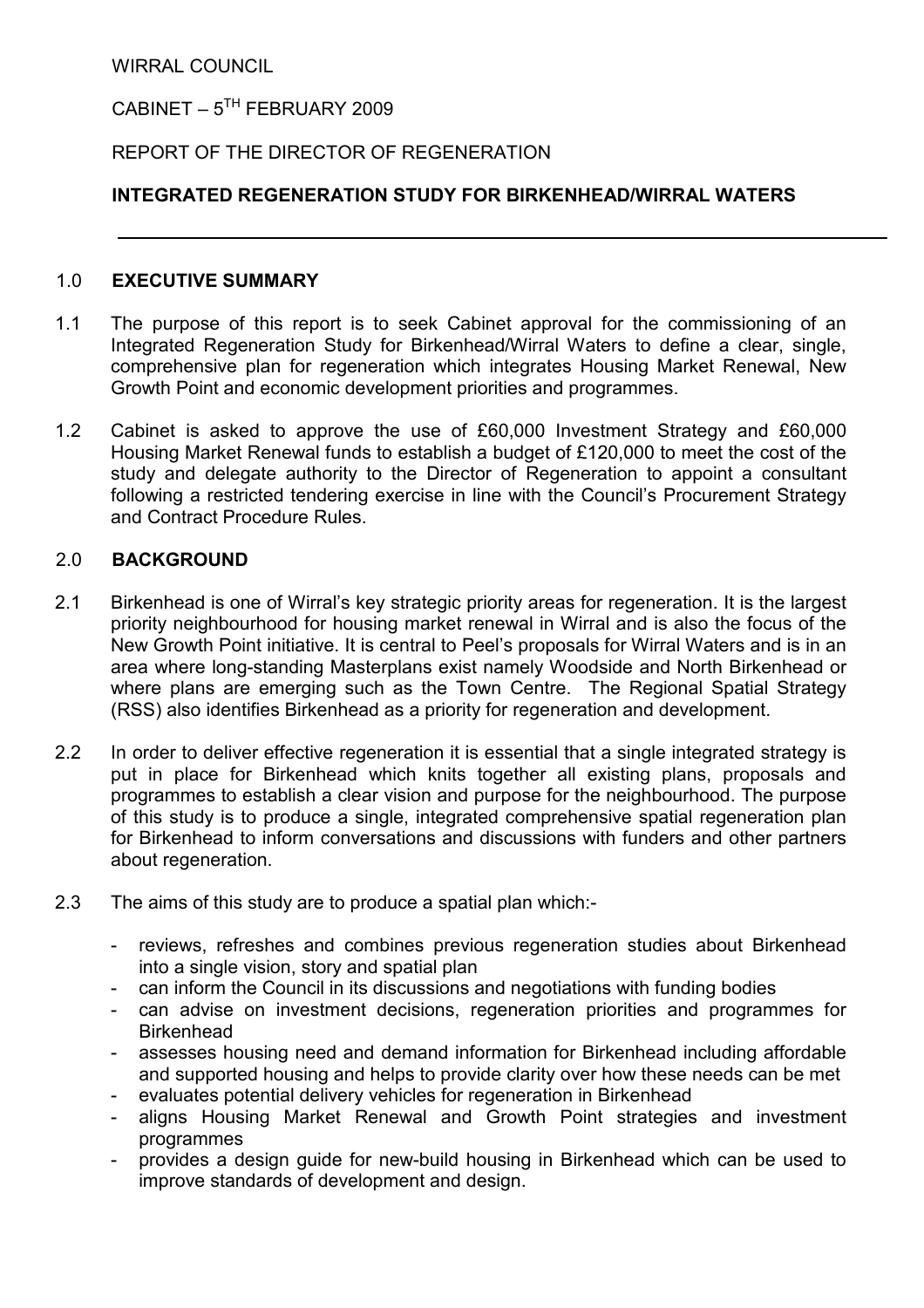- 2.4 Carrying out this piece of work will advise on the production of similar integrated regeneration plans for other priority areas such as Egremont, Seacombe, Tranmere and Rock Ferry in the future. These include the partnership neighbourhoods, which form the interface between Wirral Waters and existing HMRI focus areas and will demonstrate the integration between Wirral Waters, the Growth Point and HMRI.
- 2.5 Cabinet is asked to agree a maximum budget of £120,000 for this piece of work jointly funded by Wirral's Investment Strategy and Housing Market Renewal programmes.
- 2.6 Cabinet is advised that the successful consultant will be appointed via a restricted tendering process, meaning that a two-stage route will be used. Stage 1 will involve all interested parties submitting a pre-qualification questionnaire in response to a public advertisement. Stage 2 will involve short-listed parties being invited to submit a detailed tender. This complies with the Council's Contract Procedure Rules. Cabinet is asked to give delegated authority to appoint a Consultant to progress the study. The value of the work is below EU procurement rules and does not require an advertisement to be placed in the OJEU (Official Journal of the European Union).
- 2.7 It is likely that the study will take some months to complete and interim findings are scheduled to be produced in Autumn 2009. The study will be presented to Members for consideration and incorporated into the Local Development Framework when appropriate.

### 3.0 FINANCIAL IMPLICATIONS

3.1 It is estimated the study requires funding of £120,000 and Cabinet is asked to agree to use £60,000 from the Investment Strategy programme and £60,000 from the Housing Market Renewal programme 2008-11.

### 4.0 STAFFING IMPLICATIONS

4.1 This study will be managed by existing staff in the Regeneration and Corporate Services Departments.

#### 5.0 EQUAL OPPORTUNITIES IMPLICATIONS

5.1 This project will involve an appropriate level of consultation with stakeholders and will determine solutions such as meeting the housing needs of vulnerable people.

#### 6.0 COMMUNITY SAFETY IMPLICATIONS

6.1 HMRI and New Growth Point programmes aim to create safer neighbourhoods through creating safer living environments.

### 7.0 LOCAL AGENDA 21 IMPLICATIONS

7.1 The level of new development proposed in Birkenhead will see the construction of homes and buildings which are highly energy efficient and more environmentally sustainable than the buildings they will replace.

### 8.0 PLANNING IMPLICATIONS

8.1 The purpose of this study is to provide a co-ordinated update of existing strategies and emerging strategies for Wirral Waters, the Growth Point and Housing Market Renewal Initiatives. Co-ordination of development in this area is central to the achievement of the